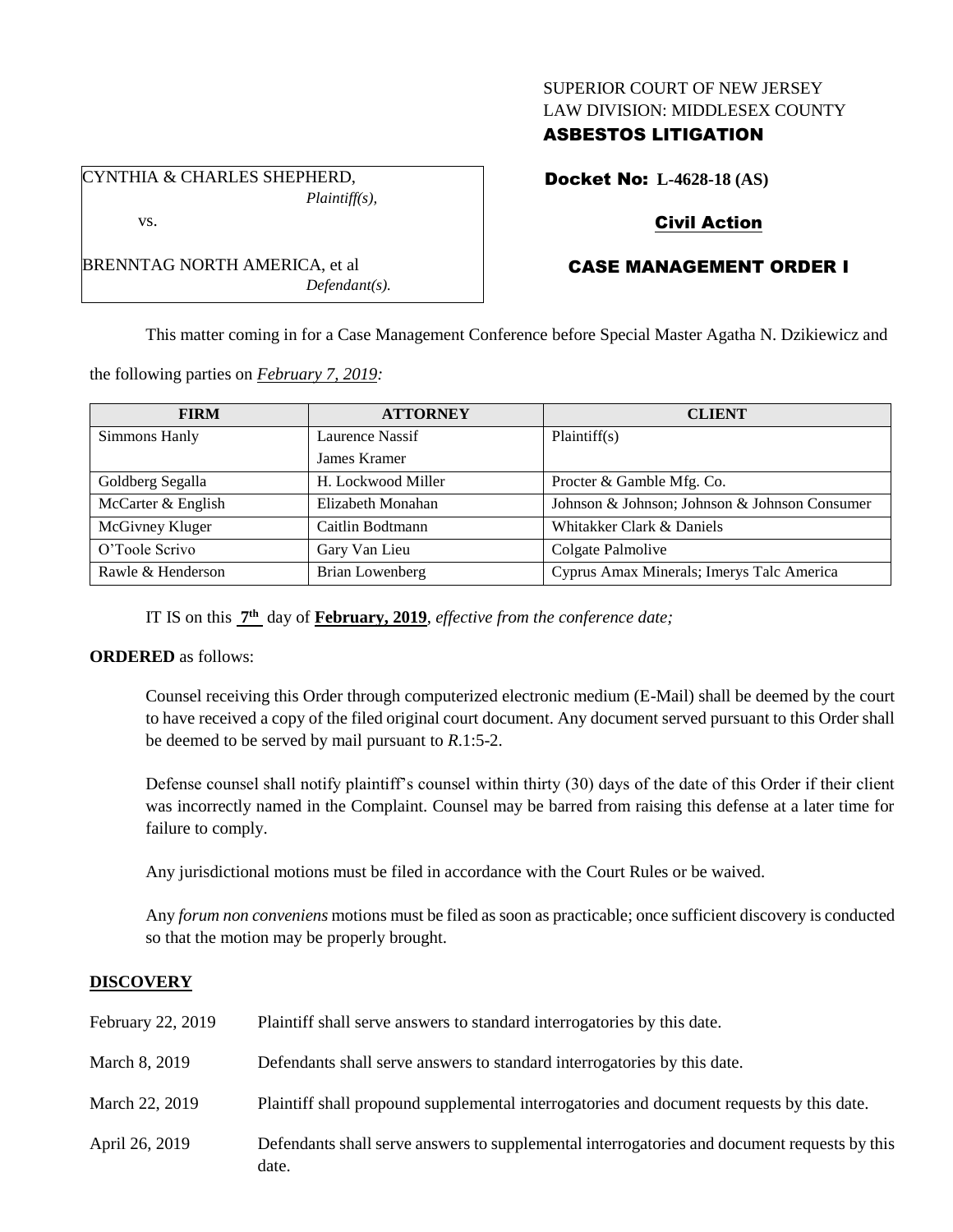| March 22, 2019 | Defendants shall propound supplemental interrogatories and document requests by this date.                                                                                                                  |
|----------------|-------------------------------------------------------------------------------------------------------------------------------------------------------------------------------------------------------------|
| April 26, 2019 | Plaintiff shall serve answers to supplemental interrogatories and document requests by this<br>date.                                                                                                        |
| June 28, 2019  | Plaintiff depositions shall be conducted by this date. Plaintiff's counsel shall contact the<br>Special Master within one week of this deadline if plaintiff depositions are not completed by<br>this date. |
| June 28, 2019  | Fact discovery, including depositions, shall be completed by this date. Plaintiff's counsel shall<br>contact the Special Master within one week of this deadline if all fact discovery is not<br>completed. |
| July 31, 2019  | Depositions of corporate representatives shall be completed by this date.                                                                                                                                   |

#### **EARLY SETTLEMENT**

December 6, 2019 Settlement demands shall be served on all counsel and the Special Master by this date.

## **MEDICAL EXPERT REPORT**

| February 22, 2019 | Plaintiff shall serve executed medical authorizations (along with answers to interrogatories)<br>by this date.                                                                                                                                           |
|-------------------|----------------------------------------------------------------------------------------------------------------------------------------------------------------------------------------------------------------------------------------------------------|
| October 1, 2019   | Plaintiff shall serve medical expert reports by this date.                                                                                                                                                                                               |
| October 1, 2019   | Upon request by defense counsel, plaintiff is to arrange for the transfer of pathology specimens<br>and x-rays, if any, by this date.                                                                                                                    |
| January 6, 2020   | Defendants shall identify its medical experts and serve medical reports, if any, by this date. In<br>addition, defendants shall notify plaintiff's counsel (as well as all counsel of record) of a<br>joinder in an expert medical defense by this date. |

# **LIABILITY EXPERT REPORTS**

| October 1, 2019 | Plaintiff shall identify its liability experts and serve liability expert reports by this date or |
|-----------------|---------------------------------------------------------------------------------------------------|
|                 | waive any opportunity to rely on liability expert testimony.                                      |

January 6, 2020 Defendants shall identify its liability experts and serve liability expert reports, if any, by this date or waive any opportunity to rely on liability expert testimony.

## **SUMMARY JUDGMENT MOTION PRACTICE**

October 11, 2019 Plaintiff's counsel shall advise, in writing, of intent not to oppose motions by this date.

 $\_$  ,  $\_$  ,  $\_$  ,  $\_$  ,  $\_$  ,  $\_$  ,  $\_$  ,  $\_$  ,  $\_$  ,  $\_$  ,  $\_$  ,  $\_$  ,  $\_$  ,  $\_$  ,  $\_$  ,  $\_$  ,  $\_$  ,  $\_$  ,  $\_$  ,  $\_$  ,  $\_$  ,  $\_$  ,  $\_$  ,  $\_$  ,  $\_$  ,  $\_$  ,  $\_$  ,  $\_$  ,  $\_$  ,  $\_$  ,  $\_$  ,  $\_$  ,  $\_$  ,  $\_$  ,  $\_$  ,  $\_$  ,  $\_$  ,

- October 25, 2019 Summary judgment motions shall be filed no later than this date.
- November 22, 2019 Last return date for summary judgment motions.